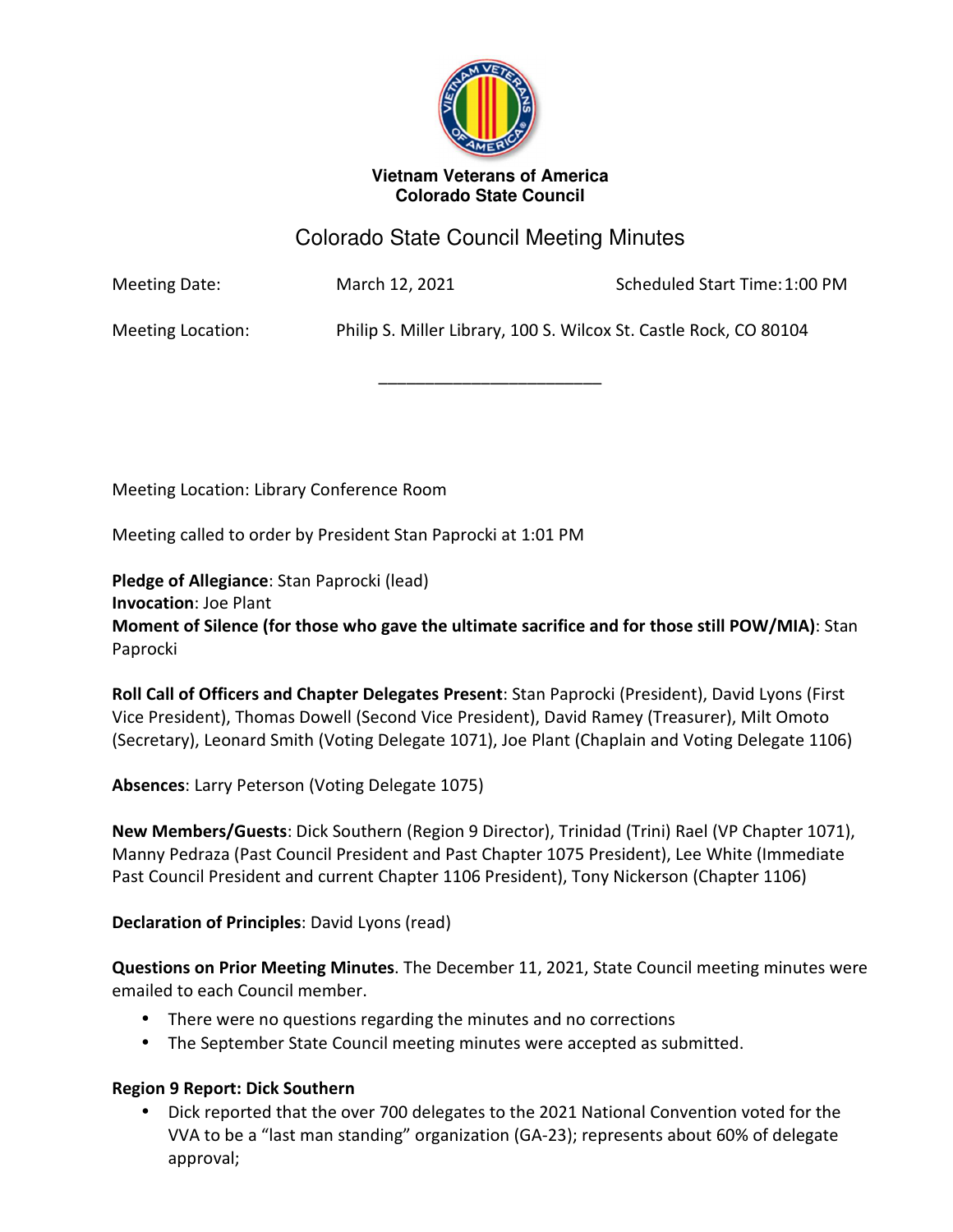# **Colorado State Council**

- The M-3 "Courtesy Resolution" that was voted on at the National Convention, and approved by delegates, states that Korean National soldiers who fought in the Vietnam War should be allowed full membership in the VVA; Dick stated that Resolutions in general are "feel good" statements and not policy or necessarily actionable; for M-3, this Resolution is not effective despite being passed because the VVA Constitution clearly states that membership in the VVA is limited to those who served in the US Armed Forces for 180 days and possess a valid DD-214; this Resolution was rejected by the Membership Committee but was placed on the floor at the Convention and voted on by delegates; this issue will be discussed at the April 2022 BOD meeting; Tom Dowell asked if the final decision will be published in the Veteran magazine; possibly; Manny asked if Montagnard of Vietnam would also get consideration for VVA membership; Dick stated that, like the Korea Nationals, membership in VVA requires a valid DD-214;
- Dick reported that membership in VVA continues to slowly increase;
- Dick reported that Chapter 20 in New York is closing due to no members wanting to be a Chapter officer, despite they have 617 members; the Chapter will become inactive and members will be encouraged by the Membership Committee to join another Chapter near their residence or become at-large members;
- The Membership Committee has a new manager, Nicole Kennedy;
- National has a new IT Web Master who is revamping the National website; this activity caused certain sections of the site to be unavailable; everything should be up and running now;
- HGDP Program: Dick reported that the 2021 HGDP year ended on a favorable note; due to the increase in HGDP income, and National's December deadline for the FY 2022 budget, the BOD voted to delay finalizing the budget until a better estimate for FY 2022 HGDP income can be established, to the April BOD meeting; Dave Lyons will be attending the BOD meeting and will secure a copy of the final budget;
- The HGDP program now has a lifetime agreement and will not be annually renewed;
- David Ramey reported that the CO State Council's HGDP report to National will be completed this month;
- This year's Leadership Conference is August 9 to 13 in Greenville, South Carolina;
- Dates coming up include April Chapter elections and June State Council elections; the VVA Election Report is due to National by July  $15<sup>th</sup>$ ;
- VVA National is working to clean up the list of suspended Chapters and State Councils; a major issue is communication sent to an incorrect person from National;
- Debora Johnson us the Finance Director for VVA National.

#### **Treasurer's Report and HGDP Report: David Ramey**

- The February Treasurer's report was emailed to Council members; Dave reported on the end of February Council balance; Chapter HGDP for February was received; donation to Louisville fire victims was made; income included amount transferred from the NW account for Dreiling fund distribution, for February HGDP, and a donation from the Nebraska State Council to assist Louisville fire victims;
- Dave reported on the NW Account balance as of 02/28/22; the final amount will be distributed to Chapters in March 2023;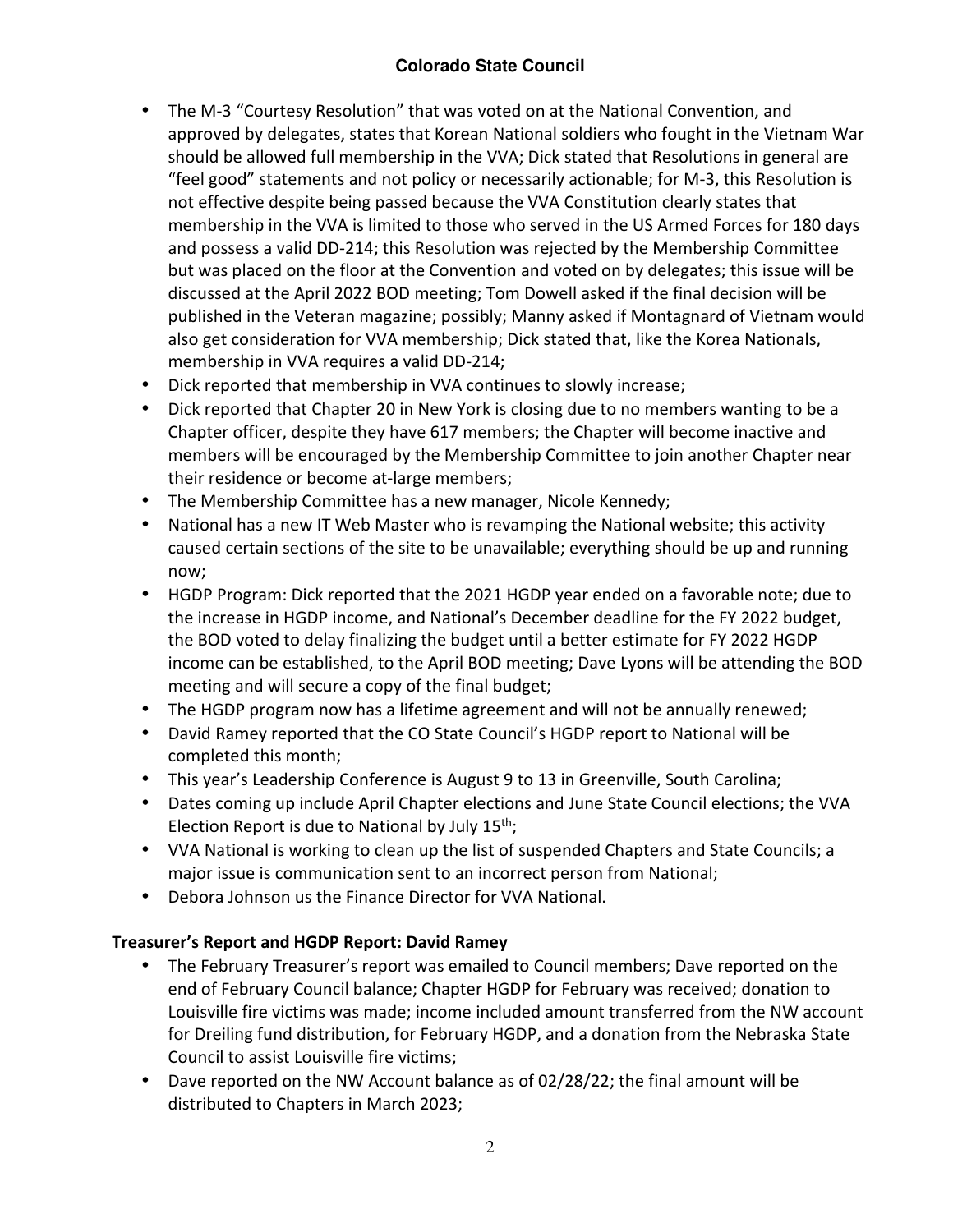# **Colorado State Council**

- **Action Item**: For HGDP reporting to National, David Ramey needs reports from Chapters 1071 and 1106; Dave will then compile the final report and submit to National;
- Stan stated that at the January National BOD meeting, he reported on the Marshall Fire that affected a number of veterans; only the Nebraska State Council donated funds to Chapter 1071 to assist veterans as a result; two veterans were awarded donations each by Chapter 1071; the Colorado State Council provided funds to Chapter 1071 for this purpose; the Boulder Veterans Center is assisting veterans to acquire their DD-214; Lee stated that Chapter 1106 will donate funds to Chapter 1071 for this purpose;

### **Expenses Against the Council: David Ramey**

- The next Veterans Community Living Center donation will go to the Homelake Veterans Community Living Center as part of the Council's quarterly support to Colorado Living Centers;
- Today's Council lunch was paid for twelve people;

### **Reading of Communications: Milt Omoto**

- Letter to Ms. Self at the Homelake Community Living Center for the State Council's quarterly donation;
- No other communications.

#### **Member Sickness and Distress**

Chapter 1071: Chapter member Ray Holtz had a heart valve replacement procedure that was successful; however, during a follow-up exam, Ray, when leaving the hospital, drove his car into the hospital building; this caused the hospital to review their post-procedure policy; Ray is in rehab at home; Stan reported that some families tend to keep quiet the passing of a family member who is also a member of the Chapter; the Chapter finds out; later;

Chapter 1075: Tom reported that a founding member of the Chapter was hit by a car while walking and was killed; Larry Peterson made a Honor Bell toll video for the family; pray for Manny for health; please also keep Tom and his wife in your prayers for their health;

Chapter 1106: Chapter member Rich Eisenberg recently passed; his internment is March 15<sup>th</sup> at Fort Logan; the Chapter Color Guard will be present; a number of Chapter members passed in the last several months; Jack Paulson is recovering from COVID and still has difficulty breathing.

# **Chapter Activity Reports**

#### Chapter 1071 (Trini Rael)

- Trini reported that the Chapter made donations to two Louisville fire victims, both veterans; the Chapter received a donation from the Nebraska State Council;
- The Chapter will conduct their next Honors Burial for unclaimed cremains on April 14<sup>th</sup> at Fort Logan; there are five Army, one Marine and one Navy to be honored;
- National Vietnam War commemoration day is observed March 29<sup>th</sup>; this date corresponds to when the last combat personnel were withdrawn, and the names of POWs released;
- The Chapter is working with DU teachers and students to educate them on the Chapter's Honors Burial program with the intent that they will get involved;
- The Windsor Gardens Quilts of Valor Chapter presented quilts to eleven Chapter members;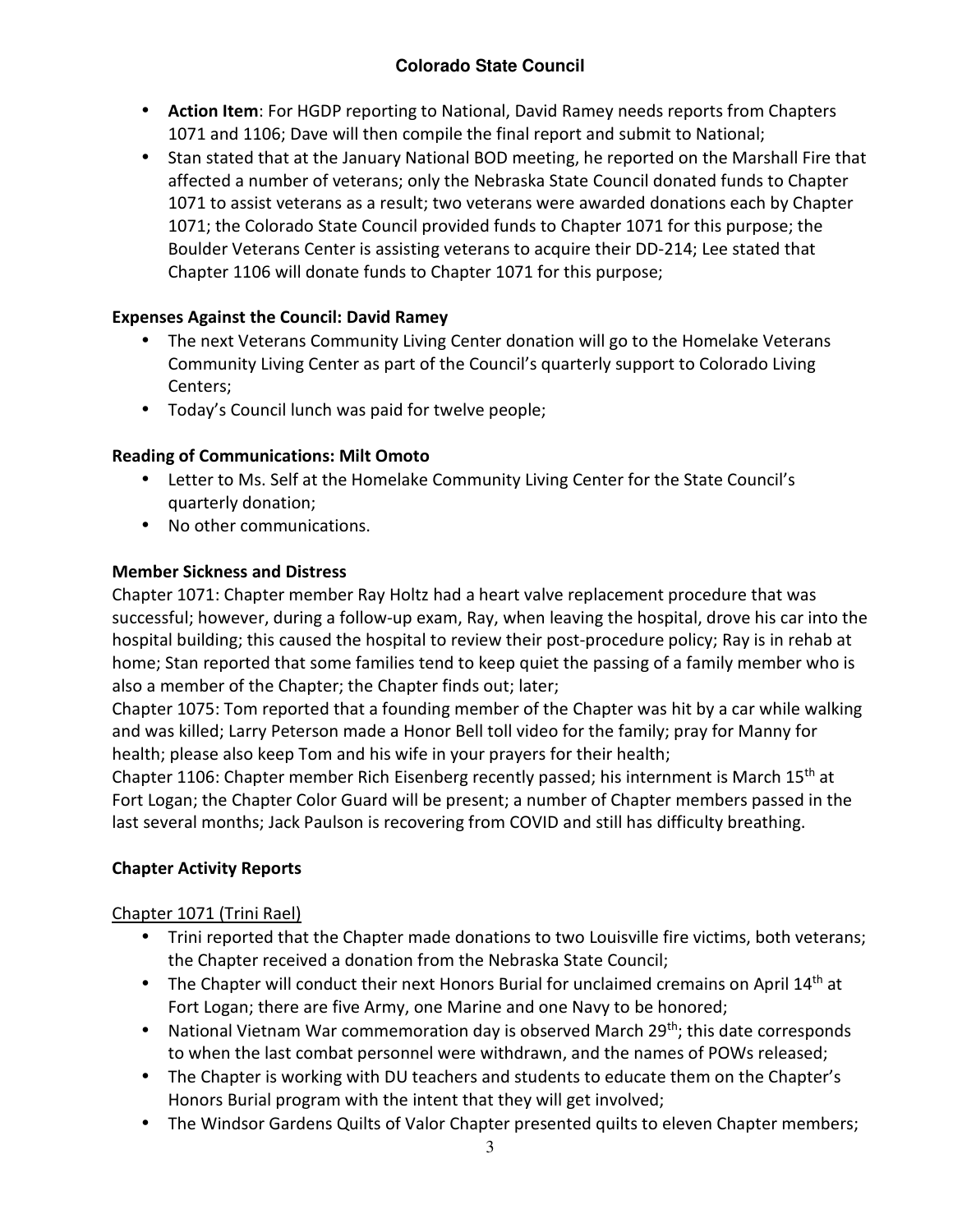• The Chapter conducted their November Poppy Drive at four King Soopers stores and collected donations for the Chapter.

# Chapter 1075 (Tom Dowell)

- Tom reported that the Chapter added three new members;
- The Chapter will be awarding two scholarships this year; deadline for student submittals is March  $31^{st}$ ;
- The Chapter is planning a trip to Angle Fire NM in April; the Chapter will make hotel reservations for those interested;
- Election of Officers and Board members will be held in April; there were no new member nominees who stepped forward, so the same slate of current Officers and Board members will be running;
- The Chapter has invited Scott Ryan from the Colorado Springs VA to speak about VA benefits and updates to members; spouses are welcome to attend;
- The Chapter is involved with and supports the Good News Prison Ministry in Canon City; their Chapter Chaplain volunteers time with this Ministry; the Chapter purchased a fund raising event table, scheduled for March 25<sup>th</sup>;
- Let Chapter member Larry Peterson know about Honor Bell Toll needs; he can also provide a Toll video to families.

# Chapter 1106 (Lee White, David Lyons)

- The Chapter has worked to reconnect with Quilts of Valor; Chapter member names were submitted, and the presentation is scheduled for the June  $4<sup>th</sup>$  Chapter meeting;
- The Chapter is also reconnecting with the Daughters of the American Revolution;
- The Chapter is planning their Memorial Day weekend Poppy Drive on May 28<sup>th</sup> at five King Sooper stores;
- Chapter elections will be held at the April meeting; Lee will not be running for President; however, he will continue to be involved as an Advisor to the Board;
- Speakers have been lined up for the April, May and June Chapter meetings;
- The Chapter is not aware of any local events for the March 29<sup>th</sup> Vietnam War Commemoration Day;
- The Chapter's end of year 2021 Holiday lunch was successful with about 120 in attendance;
- The Chapter will continue to meet at the CCSD Fremont Building facility for monthly meetings to the end of the year; the South Metro Fire and Rescue facility is being made available, and the Chapter is maintaining their option for this facility;
- Six scholarships will be awarded this year;
- Chapter members volunteered at CCSD schools during a period when schools needed help; these volunteers were recognized by CCSD with appreciation certificates; the Chapter also supports CCSD's annual veterans' appreciation day event;
- A memorial bench dedication for Michelle Mallin is scheduled for April 15<sup>th</sup> at Plum Valley Park in Highlands Ranch; information is fourth coming.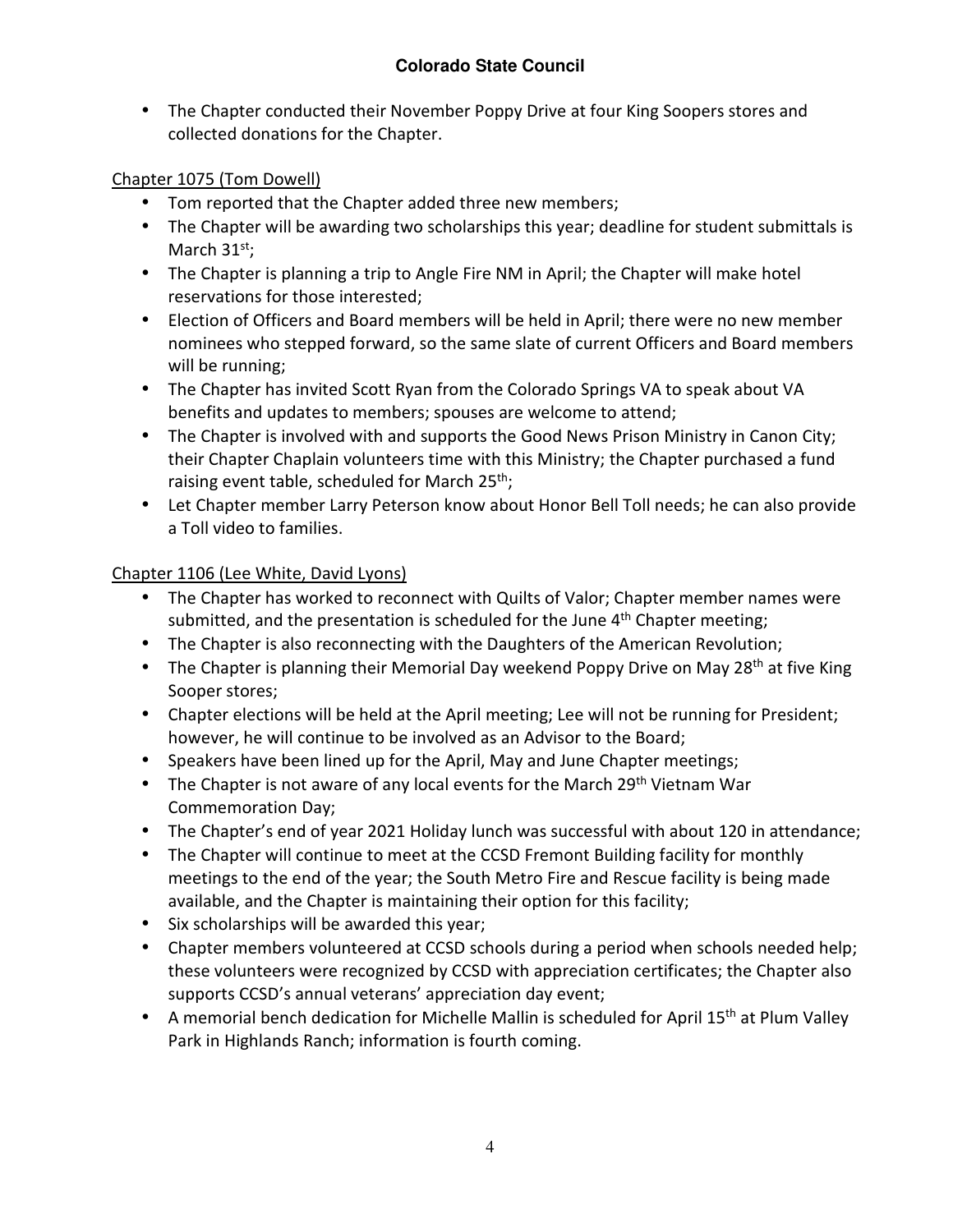# **Unfinished Business**

- The Dreiling Estate annual report from the State Council was submitted to James Dreiling, the executor, on January  $20<sup>th</sup>$ ;
- The proposal to change Council meetings from the current four annually to three was put fourth for discussion; the recommendation is to have meetings in March, June and October; a motion for three annual Council meetings was made by Milt and second by Joe Plant; this will be effective for the fiscal year 2022/23; after discussion, the motion was voted on and approved by the Council;

*Note that this proposal requires an amendment to the CO State Council By-Laws; Milt will draft the amendment for review, discussion and voting at the June Council meeting.* 

### **New Business**

- Dreiling Estate funds for FY2022 were presented to each Chapter President by Dave Ramey;
- The CO State Council elections will be held at the June  $11<sup>th</sup>$  Council meeting; Stan Paprocki announced that he will not run for President for another term; the Council approved Trini Rael to be the Election Chairman and will compile the list of nominees; the following are the nominees as of this date:
	- o President: Tony Nickerson
	- o First Vice President: David Lyons
	- o Second Vice President: Tomas Dowell
	- o Treasurer: David Ramey
	- o Secretary: Milton Omoto
	- o Chapter 1071 Voting Delegate: Leonard Smith
	- o Chapter 1075 Voting Delegate: Larry Peterson
	- o Chapter 1106 Voting Delegate: Joe Plant

Additional nominees may be submitted to Trini Rael @ tgrael@comcast.net;

• Milt will develop the election record form and send to Trini.

# **Motions**

**Motion 1**. Motion to accept the Treasurer's report was made by Dave Lyons and second by Trinidad Rael ; the Treasurer's report was accepted by the Council.

**Motion 2**. Motion to change State Council meetings from four to three annually was made by Milt Omoto and second by Joe Plant; the Council will have meetings in March, June and October starting this fiscal year; the State Council By-Laws will be amended and voted on at the June Council meeting; after discussion, the motion was voted on and approved by the Council; this change is effective for the fiscal year 2022/23;

**Motion 3**. Motion for the State Council to donate to the National Lao-Hmong Memorial made by Dave Ramey and second by Milt; this donation was suggested by Larry Peterson at the December meeting; the memorial will be built in Westminster; the motion was voted on and approved by the Council; a check will be provided to Larry Peterson to send to the Lao-Hmong Memorial fund.